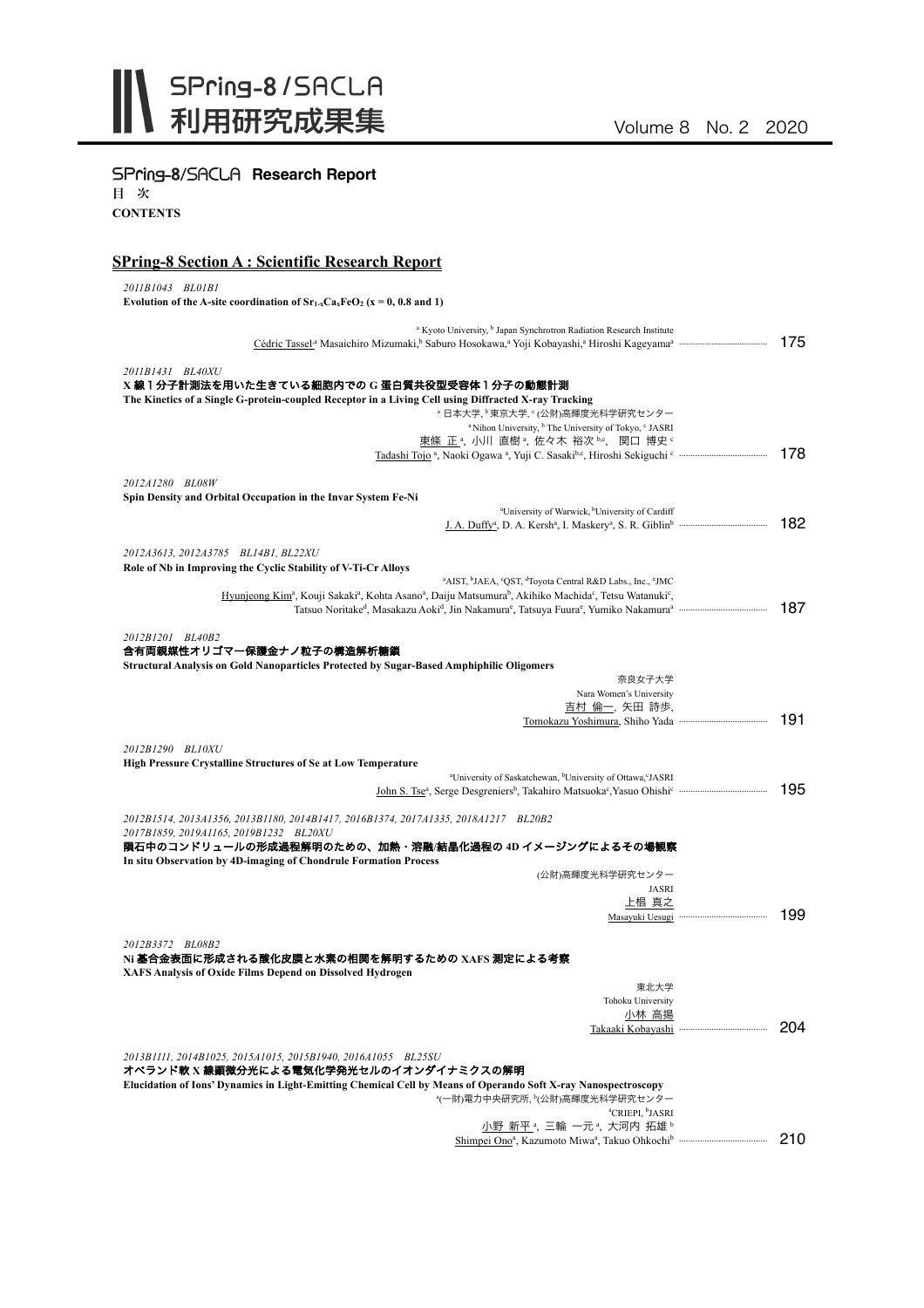| 2013B1495, 2014A1483, 2014B1764 BL04B1<br>D-DIA 型高圧変形装置を用いた MA6-6 型 AE 測定システムの開発                                                                                                                  |     |
|---------------------------------------------------------------------------------------------------------------------------------------------------------------------------------------------------|-----|
| Development of MA6-6 Type AE Monitoring System in D-DIA Apparatus                                                                                                                                 |     |
| <sup>。</sup> 新日本非破壊検査(株), <sup>b</sup> 九州大学, ゚(公財)高輝度光科学研究センター                                                                                                                                    |     |
| <sup>a</sup> Shin-Nippon Nondestructive Inspection Co., Ltd., <sup>b</sup> Kyushu University, <sup>c</sup> JASRI/SPring-8                                                                         |     |
| 岩里 拓弥, ª, 久保 友明 ʰ 肥後 祐司 º                                                                                                                                                                         | 214 |
|                                                                                                                                                                                                   |     |
| 2013B3514 BL11XU                                                                                                                                                                                  |     |
| 固体高分子形燃料電池コアシェル触媒 Pt の価電子帯電子状態観察による高活性化に関する研究<br>Valence Electronic Structure Study for the Improvement of Catalytic Activity of Pt-based Core-Shell Catalyst for                                 |     |
| <b>Polymer Electrolyte Fuel Cells</b>                                                                                                                                                             |     |
| <sup>。</sup> 東京大学物性研究所, <sup>b</sup> 東京大学放射光連携研究機構, °東芝燃料電池システム (株), <sup>d</sup> (独) 日本原子力研究開発機構                                                                                                 |     |
| <sup>a</sup> ISSP, University of Tokyo <sup>a</sup> , SRRO, University of Tokyo <sup>b</sup> , Toshiba Fuel Cell Power Systems Corporation <sup>c</sup> , Japan Atomic Energy Agency <sup>d</sup> |     |
| 原田 慈久 *b, 丹羽 秀治 *, 干鯛 将一 °, 宮脇 淳 *b, 木内 久雄 b, 尾嶋 正治 b, 石井 賢司 d                                                                                                                                    | 219 |
|                                                                                                                                                                                                   |     |
| 2014A1015, 2014B1013, 2015A2019 BL47XU, BL09XU                                                                                                                                                    |     |
| 磁気閉回路を用いた残留磁化を有するバルク磁石の硬 x 線光電子分光計測技術の開発                                                                                                                                                          |     |
| Development of Measurement Technique for Bulk Magnet with Residual Magnetization using Hard X-ray<br><b>Photoelectron Spectroscopy</b>                                                            |     |
| <sup>a</sup> (公財)高輝度光科学研究センター, b ESICMM/(国研)物質・材料研究機構                                                                                                                                             |     |
| <sup>a</sup> JASRI, <sup>b</sup> ESICMM/NIMS                                                                                                                                                      |     |
| 保井 晃 *b 池永 英司 *、上野 若菜 *b、辻 成希 * 小谷 佳範 *、広沢 哲 b、中村 哲也 *b                                                                                                                                           |     |
|                                                                                                                                                                                                   | 223 |
| 2014A1191 BL04B2                                                                                                                                                                                  |     |
| 静電浮遊溶解装置を用いた Rh 融体の X 線回折測定                                                                                                                                                                       |     |
| X-ray Diffraction Measurements on Liquid Rh with Electrostatic Levitator                                                                                                                          |     |
| <sup>。</sup> 東北大学、 <sup>b</sup> 東京大学、 字宙航空研究開発機構                                                                                                                                                  |     |
| <sup>a</sup> Tohoku University, <sup>b</sup> The University of Tokyo, 'Japan Aerospace Exploration Agency<br>岡田 純平 、渡辺 康裕 、石川 毅彦 。                                                                |     |
|                                                                                                                                                                                                   | 228 |
|                                                                                                                                                                                                   |     |
| 2014A1428 BL20XU                                                                                                                                                                                  |     |
| <b>Mechanical Optimization of Biomineralized Materials of Marine Origin</b>                                                                                                                       |     |
| <sup>a</sup> University of Copenhagen, <sup>b</sup> Technical University of Denmark, <sup>c</sup> JASRI                                                                                           | 231 |
|                                                                                                                                                                                                   |     |
| 2014B1095 BL20B2                                                                                                                                                                                  |     |
| 放射光吸収 X 線 CT による大腿骨頭壊死症の骨微細構造解析                                                                                                                                                                   |     |
| Analysis on Bone Microstructure for Osteonecrosis of the Femoral Head by Synchrotron Radiation CT<br><sup>a</sup> 長崎大学、 <sup>b</sup> ラトックシステムエンジニアリング株式会社                                         |     |
| <sup>a</sup> Nagasaki University, <sup>b</sup> Ratoc System Engineering Co., Ltd.                                                                                                                 |     |
| 佐田 潔 ª, 千葉 恒 ª, 岡崎 成弘 ª, 南郷 脩史 ʰ, 久保田 省吾 ʰ, 尾﨑 誠 ª                                                                                                                                                |     |
|                                                                                                                                                                                                   | 234 |
| 2014B1369 BL27SU                                                                                                                                                                                  |     |
| X Co-L <sub>2,3</sub> Edge Soft X-ray Absorption Spectroscopy of Topochemically Oxidized CaCoO <sub>3</sub> Thin Films                                                                            |     |
| <sup>a</sup> Kyoto University, <sup>b</sup> JASRI                                                                                                                                                 |     |
|                                                                                                                                                                                                   | 242 |
| 2014B1374, 2015A1486, 2015B1436, 2016A1473, 2016B1344, 2017B1440, 2018A1356, 2018B1432, 2019A1541 BL43IR                                                                                          |     |
| 放射光を利用した赤外近接場分光                                                                                                                                                                                   |     |
| <b>Infrared Near-Field Spectroscopy by Synchrotron Radiation</b>                                                                                                                                  |     |
| (公財)高輝度光科学研究センター                                                                                                                                                                                  |     |
| JASRI                                                                                                                                                                                             |     |
| 池本 夕佳                                                                                                                                                                                             | 247 |
|                                                                                                                                                                                                   |     |
| 2014B1405 BL27SU                                                                                                                                                                                  |     |
| SiO:/SiC に及ぼすプラズマ窒化処理の影響の角度分解X線光電子分光法による解析                                                                                                                                                        |     |
| Analysis of Effect of Plasma Nitridation on SiO2/SiC by Angle-Resolved X-ray Photoelectron Spectroscopy<br>"東京都市大学, <sup>b</sup> (公財)高輝度光科学研究センター                                                 |     |
| <sup>a</sup> Tokyo City University, <sup>b</sup> JASRI                                                                                                                                            |     |
| 野平 博司 ª, 笹子 知弥 ª, 室 隆桂之 ʰ                                                                                                                                                                         |     |
|                                                                                                                                                                                                   | 251 |
| 2014B1409, 2015B1054 BL40XU                                                                                                                                                                       |     |
| SACLA XFEL を用いた高効率タンパク質結晶構造解析を目指したデータ処理手法の開発                                                                                                                                                      |     |
| Development of the Data Processing Method for Protein Crystallography at SACLA                                                                                                                    |     |
| (国研)理化学研究所                                                                                                                                                                                        |     |
| <b>RIKEN</b><br>平田 邦生                                                                                                                                                                             |     |
|                                                                                                                                                                                                   | 254 |
|                                                                                                                                                                                                   |     |
| 2014B1542 BL38B1                                                                                                                                                                                  |     |
| DNA を高感度に検出可能な新規蛍光センサーと DNA との複合体の X 線結晶構造解析<br>X-ray Crystallographic Analysis of a Highly Sensitive DNA Fluorescence Sensor Bound to DNA                                                        |     |
| 兵庫医療大学                                                                                                                                                                                            |     |

Hyogo University of Health Sciences 塚本 効司

Koji Tsukamoto ······································ 259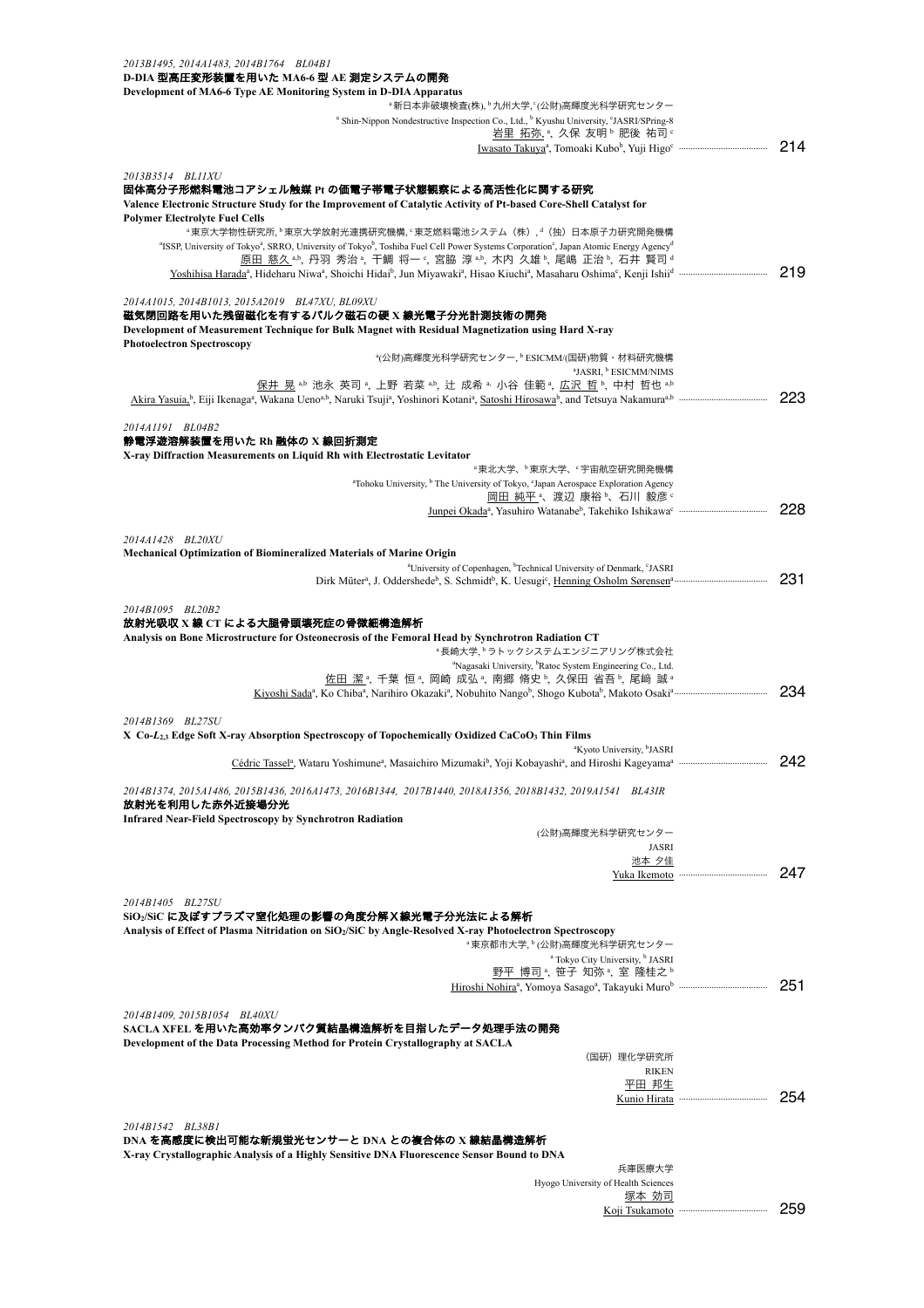| эн асшгаг энциу от га-эс-т -э эпрегюнк сонциског з<br>ª京都大学原子炉実験所, ʰ京都大学工学研究科                                                                                                  |     |
|--------------------------------------------------------------------------------------------------------------------------------------------------------------------------------|-----|
| <sup>a</sup> Research Reactor Institute, Kyoto University, <sup>b</sup> Graduate School of Engineering, Kyoto University                                                       |     |
| 小野寺 陽平 ª, 出島 一仁 ʰ                                                                                                                                                              |     |
|                                                                                                                                                                                | 263 |
| 2014B3600, 2015B3600, 2016A3600 BL14B1                                                                                                                                         |     |
| X 線反射率測定によるイオン液体中で形成された電気二重層のその場構造解析                                                                                                                                           |     |
| Study of Structures of Electronic Double Layer Formed in Ionic Liquids using X-ray Reflectivity                                                                                |     |
| 日本原子力研究開発機構<br>物質科学研究センター                                                                                                                                                      |     |
| Japan Atomic Energy Agency                                                                                                                                                     |     |
| 田村 和久                                                                                                                                                                          | 267 |
|                                                                                                                                                                                |     |
| 2015A1403, 2016B1267 BL10XU                                                                                                                                                    |     |
| A Potentially New Li-N Alloy at High Pressure                                                                                                                                  |     |
| <sup>a</sup> University of Saskatchewan, <sup>b</sup> University of Ottawa, <sup>c</sup> Canadian Light Source                                                                 |     |
|                                                                                                                                                                                | 270 |
| 2015B1501, 2016A1471, 2017B1435 BL04B1                                                                                                                                         |     |
| Effect of Hydrogen on the Sound Velocity of fcc-Fe at High Pressures and High Temperatures                                                                                     |     |
| <sup>a</sup> National Institute for Materials Science, <sup>b</sup> The University of Tokyo, <sup>c</sup> Tohoku University, <sup>d</sup> Osaka University, <sup>c</sup> JASRI |     |
|                                                                                                                                                                                | 274 |
|                                                                                                                                                                                |     |
| 2016A1048 BL20XU<br>マイクロビーム X 線回折によるカンラン岩中の白金族元素含有微小相の鉱物学的同定の試み                                                                                                                |     |
| Attempt at Mineralogical Identification of Platinum-Group-Element-Bearing Microphases in Peridotite with                                                                       |     |
| <b>Microbeam X-ray Diffraction</b>                                                                                                                                             |     |
| <sup>。</sup> 京都大学, <sup>。</sup> 東京大学, ° (公財)高輝度光科学研究センター                                                                                                                       |     |
| <sup>a</sup> Kyoto University, <sup>b</sup> The University of Tokyo, <sup>c</sup> JASRI                                                                                        |     |
| 小木曽 哲 ª, 秋澤 紀克 ʰ, 三宅 亮 ª, 上椙 真之 º                                                                                                                                              | 278 |
|                                                                                                                                                                                |     |
| 2016A1109 BL01B1                                                                                                                                                               |     |
| XAFS による配位ナノシートの局所構造の解明                                                                                                                                                        |     |
| <b>Clarification of Local Structure of Coordination Nanosheet using XAFS</b>                                                                                                   |     |
| <sup>。</sup> 東京大学, <sup>。</sup> 京都工芸繊維大学, ° (公財)高輝度光科学研究センター                                                                                                                   |     |
| <sup>a</sup> The University of Tokyo, <sup>b</sup> Kyoto Institute of Technology, <sup>c</sup> JASRI<br>前田 啓明 4、松岡 亮太 4、星子 健 4、増永 啓康 6、佐々木 園 b、西原 寛 @                          |     |
|                                                                                                                                                                                | 282 |
|                                                                                                                                                                                |     |
| 2016A1241 BL37XU                                                                                                                                                               |     |
| 培養細胞内におけるヨウ素化ホウ素クラスター分子の局在解析                                                                                                                                                   |     |
| Localization Analysis of Iodine-Conjugated Boron Cluster in Culture Cells<br><sup></sup> 東京工業大学 科学技術創成研究院 化学生命科学研究所, ヤ公財)高輝度光科学研究センター                                          |     |
| a Laboratory for Chemistry and Life Science, Institute of Innovative Research, Tokyo Institute of Technology, <sup>b</sup> JASRI                                               |     |
| 佐藤 伸一 ª, 寺田 靖子 ʰ, 八木 直人 ʰ, 中村 浩之 ª                                                                                                                                             |     |
|                                                                                                                                                                                | 287 |
|                                                                                                                                                                                |     |
| 2016A6631 BL44XU<br><b>を耐性ヒドロゲナーゼの構造化学</b>                                                                                                                                     |     |
| <b>Structural Chemistry of Oxygen-Tolerant Hydrogenase</b>                                                                                                                     |     |
| 兵庫県立大学                                                                                                                                                                         |     |
| University of Hyogo                                                                                                                                                            |     |
| 西川 幸志                                                                                                                                                                          |     |
|                                                                                                                                                                                | 291 |
| 2016B1154 BL43IR                                                                                                                                                               |     |
| 炭化ケイ素モノフィラメントの赤外透過性と特性評価                                                                                                                                                       |     |
| Analysis of Transparency of Silicon Carbide Monofilaments at Infrared Region and Evaluation of Their Properties                                                                |     |
| <sup>。</sup> 大阪府立大学大学院, <sup>b</sup> (公財) 高輝度光科学研究センター, <sup>c</sup> (公財) 特殊無機材料研究所                                                                                            |     |
| <sup>a</sup> Osaka Prefecture University, <sup>b</sup> JASRI, <sup>c</sup> Advanced Institute of Materials Science                                                             |     |
| 成澤 雅紀 ª, 日比 康文 ª, 池本 夕佳 ʰ, 鈴木 謙爾 º                                                                                                                                             | 295 |
|                                                                                                                                                                                |     |
| 2016B1159, 2017B1186, 2018B1172, 2019B1274 BL20B2                                                                                                                              |     |
| 宇宙観測用軽量高角度分解能硬 X 線望遠鏡の開発                                                                                                                                                       |     |
| Development of Light-Weight X-ray Mirror with High-Angular Resolution for X-ray Astronomy                                                                                      |     |
| <sup>。</sup> 大阪大学 <sup>。</sup> メリーランド大学 ·名古屋大学 <sup>。</sup> 愛媛大学                                                                                                               |     |
| <sup>a</sup> Osaka University, <sup>b</sup> University of Maryland, 'Nagoya University, <sup>d</sup> Ehime University<br>井出 峻太郎。,松本 浩典。,米山 友景。,朝倉 一統。,野田 博文。,田村 啓輔。,清水 貞行。,    |     |
| 吉田 篤史。三石 郁之。,粟木 久光 、他 FORCE ワーキンググループ                                                                                                                                          |     |
| Shuntaro Ideª, Hironori Matumotoª, Tomokage Yoneyamaª, Kazunori Asakuraª, Hirobumi Nodaª, Keisuke Tamura <sup>b</sup> ,                                                        |     |
|                                                                                                                                                                                | 299 |
|                                                                                                                                                                                |     |
| 2016B1803 BL05XU                                                                                                                                                               |     |
| 産地推定のための出土琥珀の放射光蛍光 X 線分析<br>Synchrotron Radiation X-ray Fluorescence Analysis of Excavated Amber for Provenance Study                                                          |     |
| <sup>。</sup> (公財)元興寺文化財研究所, <sup>b</sup> (公財)高輝度光科学研究センター, ° 高知大学, ª 広島大学                                                                                                      |     |
| <sup>a</sup> Gangoji Institute for Research of Cultural Property, <sup>b</sup> JASRI, 'Kochi University, <sup>d</sup> Hiroshima University                                     |     |
| 植甲 直目 a 木多 完甲 b 香木 勘 b 再眩 芒曲 c 見川 植二郎 d                                                                                                                                        |     |

植田 直見 ﴿,本多 定男 % 橋本 敬 %, 西脇 芳典 %, 早川 慎二郎 d Naomi Ueda a , Sadao Honda b , Takashi Hashimoto b , Yoshinori Nishiwaki c , Shinjiro Hayakawa d ······································ 303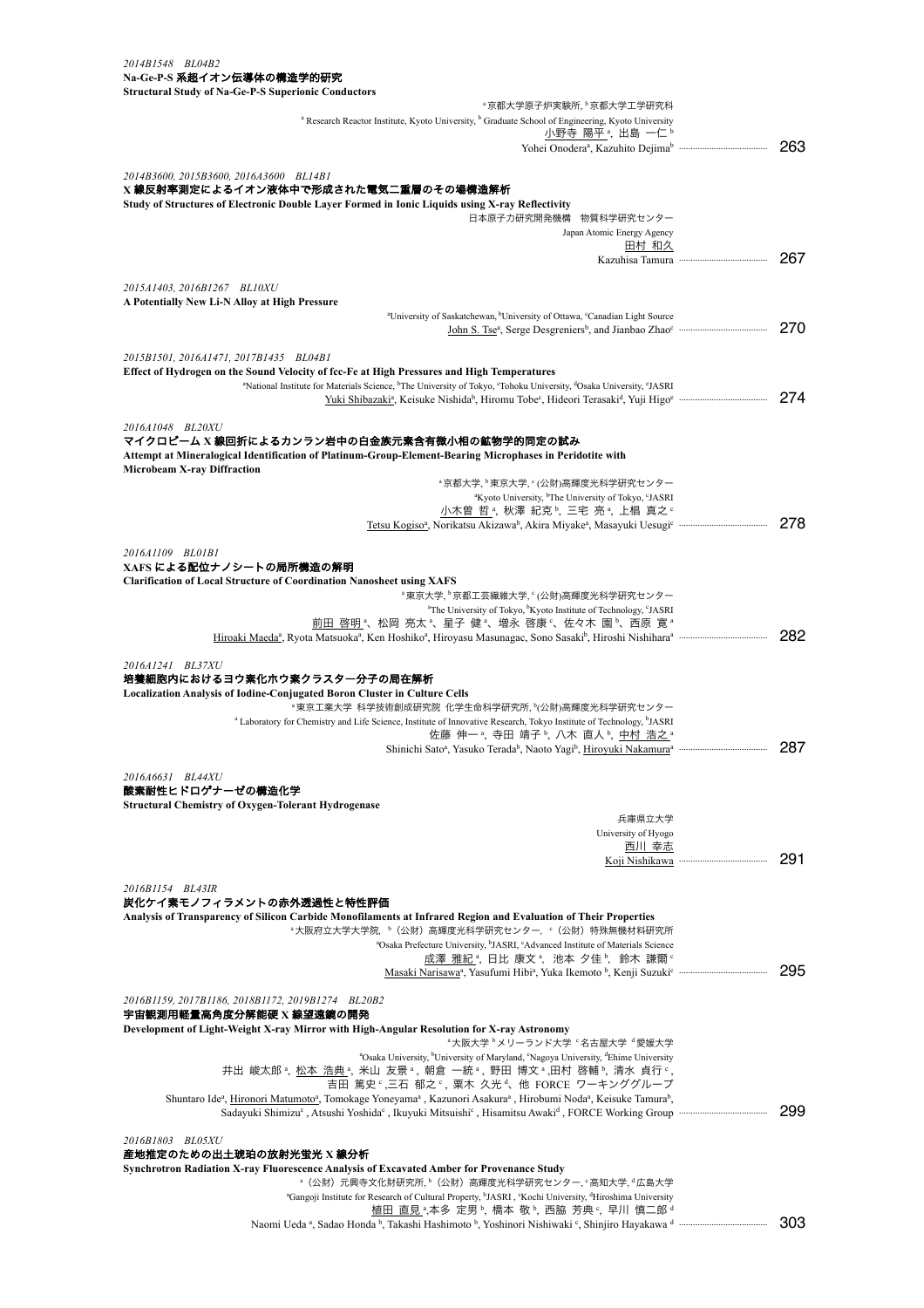| 2016B1812, 2016A1724 BL20B2<br>屈折コントラスト法による日本産中生代哺乳類骨格の解剖学的特徴の解明の試み                                                                                                             |     |
|---------------------------------------------------------------------------------------------------------------------------------------------------------------------------------|-----|
| Attempt at Elucidation of Anatomy of the Mesozoic Mammal Skeleton from Japan by the Refraction X-ray Imaging Technique<br>福井県立恐竜博物館・福井県立大学恐竜学研究所                                |     |
| Fukui Prefectural Dinosaur Museum; Institute of Dinosaur Research, Fukui Prefectural University                                                                                 |     |
| 宮田 和周                                                                                                                                                                           |     |
|                                                                                                                                                                                 | 307 |
|                                                                                                                                                                                 |     |
| 2016B6631 BL44XU                                                                                                                                                                |     |
| NiFe ヒドロゲナーゼ活性部位における酸素の影響                                                                                                                                                       |     |
| Influence of Oxygen at the Active Site in [NiFe] Hydrogenase                                                                                                                    |     |
| 兵庫県立大学                                                                                                                                                                          |     |
| University of Hyogo                                                                                                                                                             |     |
| 西川 幸志                                                                                                                                                                           |     |
|                                                                                                                                                                                 | 313 |
|                                                                                                                                                                                 |     |
| 2016B6633 BL44XU                                                                                                                                                                |     |
| 嫌気的アンモニア酸化細菌由来銅含有亜硝酸還元酵素の結晶化と予備的 X 線回折実験                                                                                                                                        |     |
| Crystallization and Preliminary X-ray diffraction Analysis of the Anammox Copper Nitrite Reductase                                                                              |     |
| 大阪大学                                                                                                                                                                            |     |
| Osaka University                                                                                                                                                                |     |
| 中川 直紀、野尻 正樹                                                                                                                                                                     |     |
|                                                                                                                                                                                 | 317 |
|                                                                                                                                                                                 |     |
| 2017A6749 BL44XU                                                                                                                                                                |     |
| ミトコンドリア AAA-ATPase Msp1 の X 線結晶構造解析                                                                                                                                             |     |
| X-ray Crystallographic Analysis of the Mitochondrial AAA-ATPase Msp1                                                                                                            |     |
| 京都産業大学                                                                                                                                                                          |     |
| Kyoto Sangyo University                                                                                                                                                         |     |
| 松本 俊介                                                                                                                                                                           |     |
|                                                                                                                                                                                 | 321 |
|                                                                                                                                                                                 |     |
| 2017B1894, 2018A1049, 2018A1543 BL19B2, BL04B2, BL14B2                                                                                                                          |     |
| O/Nb = 2.5, 2.6, 2.7 の組成を有する非晶質酸化ニオブ薄膜を利用した光電気化学特性と同薄膜の構造解析                                                                                                                     |     |
| Structural Analyses and Photoelectrochemical Properties of Niobium Oxides Amorphous Film with O/Nb = 2.5, 2.6, and 2.7                                                          |     |
| <sup>。</sup> 香川高等専門学校 <sup>。</sup> 東洋炭素株式会社 (公財)高輝度光科学研究センター                                                                                                                    |     |
| <sup>a</sup> National Institute of Technology, Kagawa College, <sup>b</sup> Toyo Tanso Co., Ltd., <sup>c</sup> JASRI                                                            |     |
| 桟敷 剛 ª, 井上 崇 ʰ, 岡野 寛 ª, 小金澤 智之 °, 尾原 幸治 °, 大渕 博宣 °                                                                                                                              |     |
| Go Sajiki <sup>a</sup> , Takashi Inoue <sup>b</sup> , Hiroshi Okano <sup>a</sup> , Tomoyuki Koganezawa <sup>c</sup> , Koji Ohara <sup>c</sup> , Hironori Ofuchi cammummummummum | 324 |
|                                                                                                                                                                                 |     |
| 2018B1072, 2019B1174 BL43IR                                                                                                                                                     |     |
| 高輝度赤外光を用いた可視光照射化におけるアモルファス窒化炭素薄膜の化学結合状態解析                                                                                                                                       |     |
| Analysis of Chemical Bonding Structure on Amorphous Carbon Nitride Thin Films under Visible Light Illumination                                                                  |     |
| <b>Using Synchrotron Radiation Infrared Rays</b>                                                                                                                                |     |
| ª鹿児島大学, ▷防衛大学校                                                                                                                                                                  |     |
| <sup>a</sup> Kagoshima University, <sup>b</sup> National Defense Academy                                                                                                        |     |
| <u>青野 祐美。,</u> 岸村 浩明。                                                                                                                                                           |     |
|                                                                                                                                                                                 | 329 |
|                                                                                                                                                                                 |     |
| 2019A1727 BL17SU                                                                                                                                                                |     |
| 高周波 MnZn フェライトの磁区構造解析                                                                                                                                                           |     |
| Domain Structure Analysis of High Frequency MnZn Ferrite                                                                                                                        |     |
| 。(株)トーキン, り公財)高輝度光科学研究センター                                                                                                                                                      |     |
| <sup>a</sup> Tokin Corporation, <sup>b</sup> JASRI                                                                                                                              |     |
| 千葉 龍矢 ,村井 健一 ,三角 彰太 ,大河内 拓雄 ,中村 哲也 。                                                                                                                                            |     |
| Tatsuya Chiba <sup>a</sup> , Kenichi Murai <sup>a</sup> , Shouta Misumi <sup>a</sup> , Takuo Okouchi <sup>b</sup> , Tetsuya Nakamura <sup>b</sup> mummummummummum               | 333 |
|                                                                                                                                                                                 |     |

# **SPring-8 Section B : Industrial Application Report**

| 2012A4606 BL15XU                                                 |     |
|------------------------------------------------------------------|-----|
| 清浄な Li/Si 接合における合金化反応                                            |     |
| Rapid Alloving Reaction at the Clean Interface between Si and Li |     |
| (国研) 物質・材料研究機構                                                   |     |
| National Institute for Material Science                          |     |
| 伊藤 仁彦, 久保 佳実, 吉川 英樹, 坂田 修身                                       |     |
| Kimihiko Ito, Yoshimi Kubo, Hideki Yoshikawa, and Osami Sakata   | 337 |
|                                                                  |     |

*2014A1576 BL19B2*

#### 固アクリル共重合体**/**エポキシ混合系の相分離構造の定量化と機械特性

**Quantitative Analysis of Phase Separation Structure and Mechanical Properties of Acrylics Copolymer/ Epoxy Thermo Setting Resin Compositions**

| リンテック株式会社                 |      |
|---------------------------|------|
| <b>LINTEC</b> Corporation |      |
| 市川 功、柳本 海佐                |      |
|                           | 341. |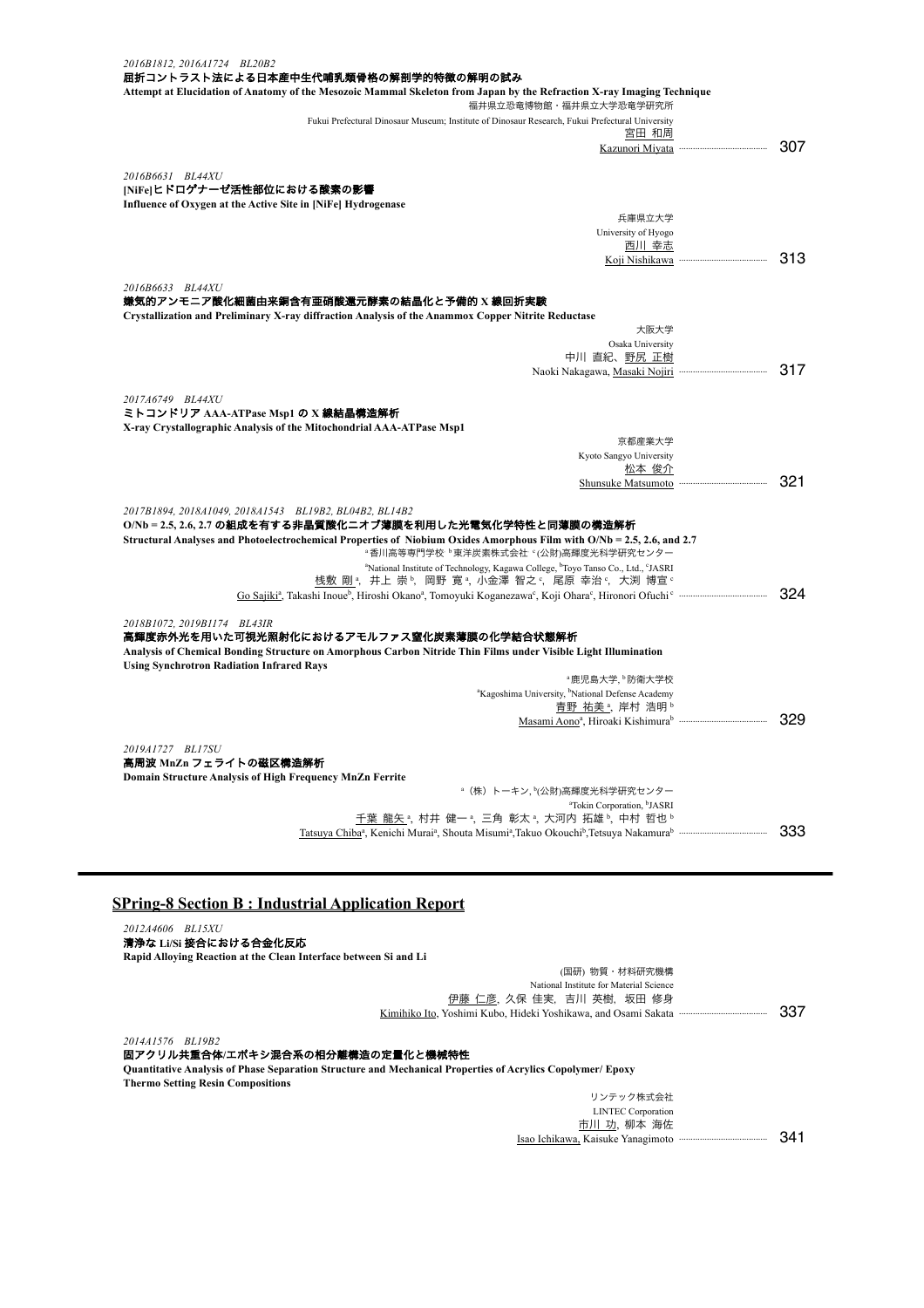| 2014A3265 BL24XU                                                                                                                                                                        |     |
|-----------------------------------------------------------------------------------------------------------------------------------------------------------------------------------------|-----|
| 放射光高平行度 X 線回折による Si ウェーハ表層の結晶歪解析<br>Strain Analysis of Silicon Surface Layer by Highly-parallel-X-ray Diffraction                                                                       |     |
| <sup>a</sup> グローバルウェーハズ・ジャパン (株), 長庫県立大学                                                                                                                                                |     |
| <sup>a</sup> GlobalWafers Japan Co., Ltd., <sup>b</sup> University of Hyogo                                                                                                             |     |
| 堀川 智之 ª, 仙田 剛士 ª, 藤森 洋行 ª, 津坂 佳幸 ʰ, 松井 純爾 ʰ                                                                                                                                             |     |
| Tomoyuki Horikawa <sup>a</sup> , Takeshi Senda <sup>a</sup> , Hiroyuki Fujimori <sup>a</sup> , Yoshiyuki Tsusaka <sup>b</sup> , Junji Matsuib mammammammammam                           | 346 |
| 2014B1346, 2015A1915,, 2015B1495, 2016A1718 BL27SU                                                                                                                                      |     |
| ソフトマテリアル中の硫黄構造解析のための硫黄 <i>K</i> 吸収端における X 線吸収微細構造測定の高精度化検討                                                                                                                              |     |
| Improvement of Sulfur K-edge X-ray Absorption Fine Structure for Sulfur Structure Analysis in Soft Materials                                                                            |     |
| <sup>。</sup> 住友ゴム工業株式会社, <sup>b</sup> (公財)高輝度光科学研究センター                                                                                                                                  |     |
| <sup>a</sup> Sumitomo Rubber Industries, Ltd., <sup>b</sup> JASRI<br>金子 房恵 ª, 岸本 浩通 ª, 為則 雄祐 ʰ                                                                                          |     |
|                                                                                                                                                                                         | 350 |
|                                                                                                                                                                                         |     |
| 2014B1937 BL19B2                                                                                                                                                                        |     |
| カードランゲルのグルコース添加による影響<br><b>Effect of Glucose Addition on Curdlan Gels</b>                                                                                                               |     |
| <sup>。</sup> 大阪電気通信大学, <sup>6</sup> 三菱商事ライフサイエンス株式会社                                                                                                                                    |     |
| <sup>a</sup> Osaka Electro-Communication University, <sup>b</sup> Mitsubishi Corporation Life Sciences Limited                                                                          |     |
| 湯口 宜明 ª, 松山 勇介 ʰ,中地 学 ʰ, 小笠原 正志 ʰ                                                                                                                                                       |     |
|                                                                                                                                                                                         | 354 |
| 2014B3324, 2015B3324 BL08B2                                                                                                                                                             |     |
| 斜入射 X 線回折法によるバルクへテロ接合薄膜の構造解析                                                                                                                                                            |     |
| Structural Analysis of Bulk Heterojunction Thin Films by Grazing Incident X-ray Diffraction Measurements                                                                                |     |
| (株) 住化分析センター 技術開発センター                                                                                                                                                                   |     |
| Sumika Chemical Analysis Service, Ltd. Technology Innovation Center<br>髙橋 永次, 東 遥介, 末広 省吾                                                                                               |     |
|                                                                                                                                                                                         | 357 |
|                                                                                                                                                                                         |     |
| 2015A3386, 2015B3386 BL08B2                                                                                                                                                             |     |
| アイソタクティックポリプロピレンの高温溶融状態におけるメモリー効果と結晶融解構造に関する研究(III)<br>Studies of Memory Effects at the Temperature Much Higher than Melting Point and Melt Structures in Isotactic Polypropylene (III) |     |
| 三菱ケミカル (株)                                                                                                                                                                              |     |
| Mitsubishi Chemical Corporation                                                                                                                                                         |     |
| 伊村 宏之, 山下 友義                                                                                                                                                                            |     |
|                                                                                                                                                                                         | 361 |
| 2015A3386, 2015B3386 BL08B2                                                                                                                                                             |     |
| アイソタクティックポリプロピレンの高温溶融状態におけるメモリー効果と結晶融解構造に関する研究(IV)                                                                                                                                      |     |
| Studies of Memory Effects at the Temperature Much Higher than Melting Point and Melt Structures in Isotactic Polypropylene (IV)                                                         |     |
| 三菱ケミカル (株)                                                                                                                                                                              |     |
| Mitsubishi Chemical Corporation<br>伊村 宏之,山下 友義                                                                                                                                          |     |
| Hiroyuki Imura, Tomoyoshi Yamashita                                                                                                                                                     | 368 |
|                                                                                                                                                                                         |     |
| 2015B1573 BL27SU                                                                                                                                                                        |     |
| 軟 X 線走査型顕微分光マッピング法を用いたブリーチ毛髪内部における硫黄元素分布の測定<br><b>Evaluation of Sulfur Distribution in Bleached Human Hair using Soft X-ray Microspectroscopy</b>                                       |     |
| (株)ミルボン                                                                                                                                                                                 |     |
| Milbon Co., Ltd.                                                                                                                                                                        |     |
| 鈴田 和之,渡邉 紘介,伊藤 廉                                                                                                                                                                        |     |
|                                                                                                                                                                                         | 375 |
| 2016A1512 BL02B1                                                                                                                                                                        |     |
| 高プロトン伝導性酸化物材料 Ba-Zr-Y-O 系の結晶構造解析                                                                                                                                                        |     |
| Analysis on Crystal Structure for High-proton Conducting Material Ba-Zr-Y-O System                                                                                                      |     |
| <sup>。</sup> パナソニック株式会社先端研究本部, <sup>6</sup> 名古屋大学                                                                                                                                       |     |
| <sup>a</sup> Panasonic Corporation, <sup>b</sup> Nagoya University<br><u>銭谷 勇磁</u> ª, 鬼頭 俊介ʰ, 菅原 健人ʰ, 澤 博ʰ                                                                              |     |
| Yuji Zenitani <sup>a</sup> , Shunsuke Kito <sup>b</sup> , Kento Sugawara <sup>b</sup> , Hiroshi Sawab <i>mummummummum</i>                                                               | 379 |
|                                                                                                                                                                                         |     |
| 2016A1533 BL27SU                                                                                                                                                                        |     |
| 走査型軟 X 線顕微分光法を用いた黒髪内部における硫黄元素分布の評価<br>Evaluation of Sulfur Distribution in Human Black Hair using Soft X-ray Microspectroscopy                                                          |     |
| (株)ミルボン                                                                                                                                                                                 |     |
| Milbon Co., Ltd.                                                                                                                                                                        |     |
| <u>鈴田 和之</u> , 小林 翔, 前田 貴章, 渡邉 紘介, 伊藤 廉                                                                                                                                                 |     |
| Kazuyuki Suzuta, Sho Kobayashi, Takaaki Maeda, Kosuke Watanabe, Len Ito mummummummum                                                                                                    | 384 |
| 2016A1554 BL14B2                                                                                                                                                                        |     |
| タングステンめっき用溶融塩浴中のタングステンイオン状態その場解析                                                                                                                                                        |     |
| In Situ Chemical State Analysis of Tungsten Ion in Molten Salt for Tungsten Electroplating                                                                                              |     |
| 住友電気工業(株)                                                                                                                                                                               |     |
| Sumitomo Electric Industries, Ltd.<br><u>徳田 一弥</u> , 後藤 健吾, 土子 哲, 上村 重明, 飯原 順次                                                                                                          |     |
| Kazuya Tokuda, Kengo Goto, Akira Tsuchiko, Shigeaki Uemura, Junji Iihara mummummummum                                                                                                   | 388 |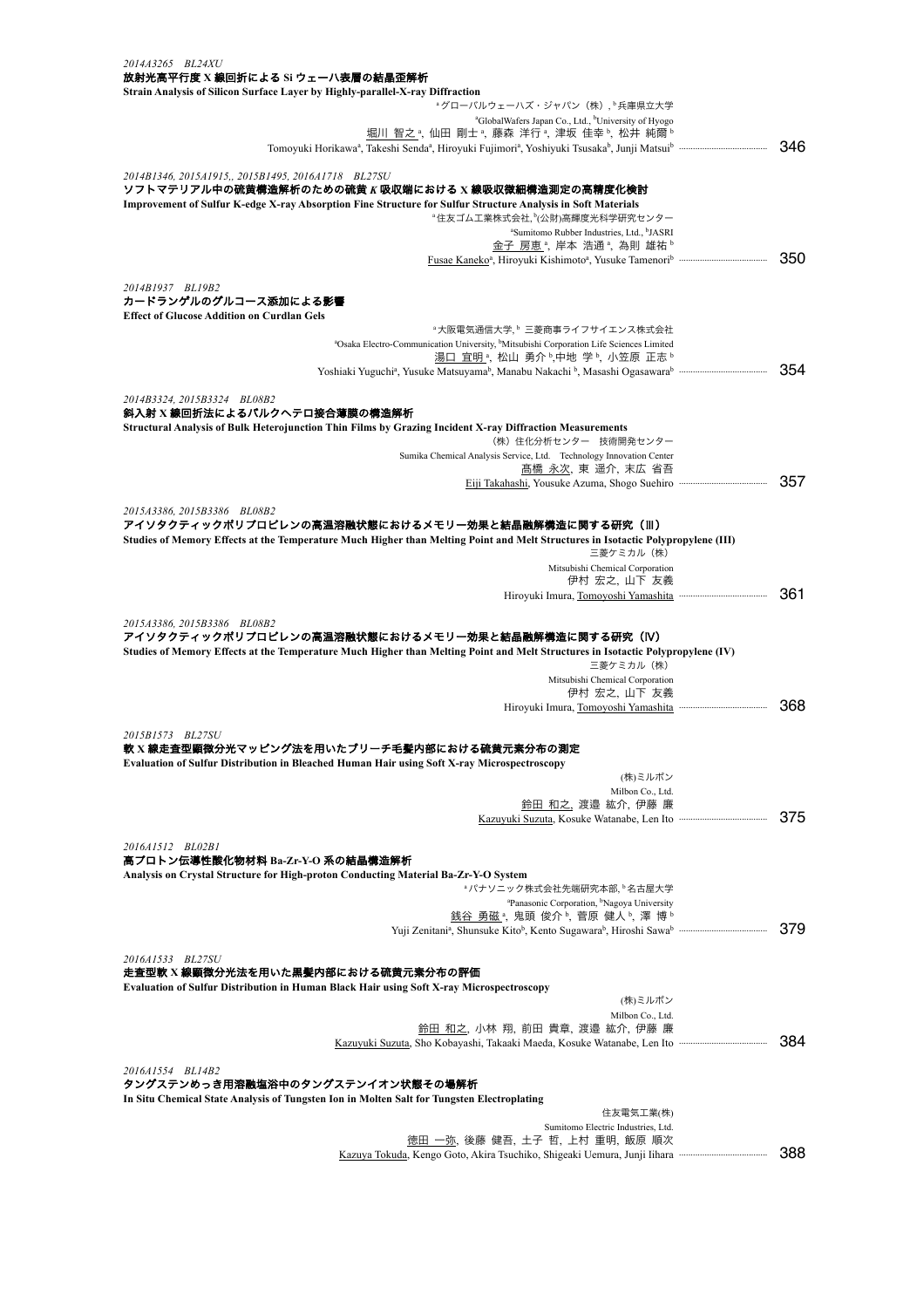| 2016A1558 BL04B2                                                                                                                                                                                             |         |
|--------------------------------------------------------------------------------------------------------------------------------------------------------------------------------------------------------------|---------|
| タングステンめっき用溶融塩浴の構造解析<br>The Structural Analysis of Molten Salt for Tungsten Electroplating                                                                                                                    |         |
| 住友電気工業(株)                                                                                                                                                                                                    |         |
| Sumitomo Electric Industries, Ltd.                                                                                                                                                                           |         |
| 徳田 一弥, 後藤 健吾, 土子 哲, 飯原 順次, 斎藤 吉広<br>Kazuya Tokuda, Kengo Goto, Akira Tsuchiko, Junji Iihara, Yoshihiro Saito mammuumuumuumu                                                                                  | 392     |
|                                                                                                                                                                                                              |         |
| 2016A7029 BL33XU                                                                                                                                                                                             |         |
| 新規な固体高分子形燃料電池用ポリオキソメタレートの XAFS 解析<br><b>XAFS Analysis of Polyoxometalate for New Type of Polymer Electrolyte Fuel Cells</b>                                                                                  |         |
| (株) 豊田中央研究所                                                                                                                                                                                                  |         |
| Toyota Central R&D Labs., Inc.<br>畑中 達也, 野中 敬正, 高木 秀樹, 八木 謙一                                                                                                                                                 |         |
|                                                                                                                                                                                                              | 396     |
|                                                                                                                                                                                                              |         |
| 2017B1818 BL19B2<br>X 線回折による小麦粉二次加工品および澱粉質食品の糊化・老化の解析                                                                                                                                                        |         |
| X-ray Diffraction (XRD) Analysis of Gelatinization and Deterioration of Starch in the Cereal Products                                                                                                        |         |
| ª (株)日清製粉グループ本社, ʰ(公財)高輝度光科学研究センター                                                                                                                                                                           |         |
| <sup>a</sup> Nisshin Seifun Group Inc., <sup>b</sup> JASRI<br>牧野 裕樹 , 入江 謙太朗 , 張替 敬裕 , 田中 昭宏 , 篠崎 純子 , 佐藤 眞直 , 佐野 則道 "                                                                                       |         |
| Yuki Makino <sup>a</sup> , Kentaro Irie <sup>a</sup> , Takahiro Harigae <sup>a</sup> , Akihiro Tanaka <sup>a</sup> , Junko Shinozaki <sup>a</sup> , Masugu Sato <sup>b</sup> , Norimichi Sanob mammammammamm | 400     |
|                                                                                                                                                                                                              |         |
| 2018A1069 BL05XU<br>マイクロビーム XAFS による(K,Na)NbO3 Mn 化学状態評価                                                                                                                                                     |         |
| Micro Beam XAFS Study for Chemical State of Mn in (K,Na)NbO <sub>3</sub> Ceramics                                                                                                                            |         |
| 株式会社村田製作所                                                                                                                                                                                                    |         |
| Murata Manufacturing Co., Ltd.                                                                                                                                                                               |         |
| <u>西村 仁志</u> , 尾山 貴司                                                                                                                                                                                         | 405     |
|                                                                                                                                                                                                              |         |
| 2018A1578 BL14B2                                                                                                                                                                                             |         |
| 窒素酸化物の選択触媒還元用材料の性能向上と構造解析                                                                                                                                                                                    |         |
| <b>Characterization and Activity Enhancement of Materials for Selective Catalytic Reduction of Nitrogen Oxides</b><br>エヌ・イー ケムキャット(株)                                                                        |         |
| N. E. Chemcat Corporation                                                                                                                                                                                    |         |
| 伴野 靖幸、鈴鹿 弘康、高橋 宏明、吉村 昌壽、齊藤 清彦、 <u>髙木 由紀夫</u>                                                                                                                                                                 | 410     |
|                                                                                                                                                                                                              |         |
| 2018B1773 BL46XU                                                                                                                                                                                             |         |
| 潤滑油により金属表面に形成された反応膜の形成機構の解明                                                                                                                                                                                  |         |
| <b>Mechanistic Study on Formation of Reaction Films on Metal Surfaces by Lubricants</b><br>JXTG エネルギー株式会社                                                                                                    |         |
| JXTG Nippon Oil & Energy Corporation                                                                                                                                                                         |         |
| <u>岩波 睦修</u> , 鈴木 昭雄                                                                                                                                                                                         |         |
|                                                                                                                                                                                                              | 415     |
| 2018B5130 BL16XU                                                                                                                                                                                             |         |
| 光学薄膜界面の HAXPES 解析                                                                                                                                                                                            |         |
| <b>HAXPES Analysis of Interface in Optical Thin Film</b>                                                                                                                                                     |         |
| "三菱電機(株), <sup>b</sup> メルコセミコンダクタエンジニアリング(株)<br><sup>a</sup> Mitsubishi Electric Co., Ltd., <sup>b</sup> Melco Semiconductor Engineering Co., Ltd.                                                           |         |
| <u>今澤 貴史ª,</u> 松岡 裕益ʰ                                                                                                                                                                                        |         |
|                                                                                                                                                                                                              | 420     |
| 2019A1620 BL40XU                                                                                                                                                                                             |         |
| マイクロ X 線回折による強誘電材料の電極/誘電体界面における歪み・結晶ドメイン分布の研究                                                                                                                                                                |         |
| Distribution of Strain and Crystal Domain on Electrode-dielectric Interface in the Practical Ferroelectric                                                                                                   |         |
| <b>Materials Studied by Micro X-ray Diffraction</b>                                                                                                                                                          |         |
| "東北大学多元物質科学研究所, "(株)村田製作所, "(公財)高輝度光科学研究センター<br><sup>a</sup> IMRAM, Tohoku University, <sup>b</sup> Murata Manufacturing Co., Ltd., <sup>c</sup> JASRI                                                       |         |
| 木村 宏之 <sup>。</sup> ,坪内 明, 安田 伸広。                                                                                                                                                                             |         |
|                                                                                                                                                                                                              | 424     |
| 2019A5033 BL16XU                                                                                                                                                                                             |         |
| 高エネルギー対応二次元検出器を用いた銅板の変形挙動解析                                                                                                                                                                                  |         |
| Analysis of Deformation of Copper Plate by High-Energy 2D Detector                                                                                                                                           |         |
| 住友電気工業(株)<br>Sumitomo Electric Industries, Ltd.                                                                                                                                                              |         |
| 徳田 一弥,後藤 和宏,桑原 鉄也,佐藤 一成                                                                                                                                                                                      |         |
|                                                                                                                                                                                                              | 427     |
|                                                                                                                                                                                                              |         |
| 2019A5062 BL16XU<br>HAXPES 定量解析に向けた電子分光器のリニアリティ評価                                                                                                                                                            |         |
| <b>Linearity Study of Electron Spectrometer for Quantitative Analysis using HAXPES</b>                                                                                                                       |         |
| (株)東芝                                                                                                                                                                                                        |         |
| Toshiba Corporation<br>吉木 昌彦, 藤井 景子                                                                                                                                                                          |         |
| Masahiko Yoshiki, Keiko Fujii                                                                                                                                                                                | 432<br> |